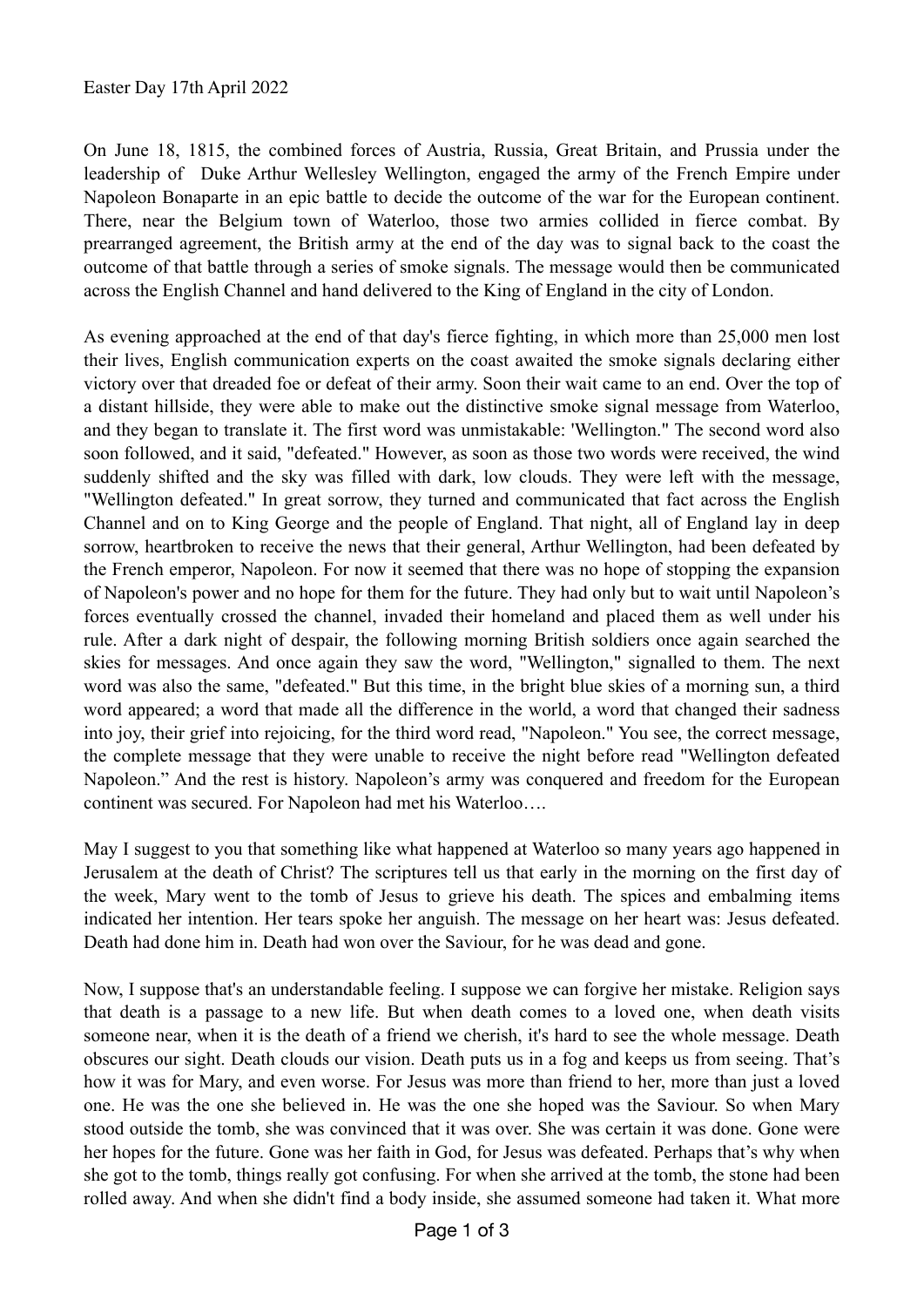must she endure? The arrest in the garden; the trials before Herod and Pilate, then Jesus' flogging and whipping, and his cruel death on the cross, it was more than she could stand, so she fled away. Running quickly back to the disciples, Mary told them what she had seen. "They have taken Jesus' body and I don't know where to find it." Peter and John went running to the tomb to see what happened and Mary came along behind overcome by grief.

For she could not believe it, for her the message was clear. Jesus was defeated. Jesus was dead and gone. No one expects the dead to rise. No one believes it can happen. In this world, the dead don't get second chances. Death is final. DEFEATED is what it says.

Before we criticise Mary on her unbelief, let us look at ourselves. We are much like Mary. We see all the signs and yet fail to believe. We can be surrounded by people in whom faith abounds in deeds of kindness and love, and yet fail to understand what faith can mean for us. We can sit in sanctuaries with lovely stained glass receiving the sacrament. We can sing hymns of praise and prayer. We can join in Easter celebrations and go home unchanged, untouched by the miracle. Don't believe me? Then ask yourself these questions: Do you open a newspaper more often than the Holy Scriptures or a commentary/spiritual work on them? Do you spend more time walking the dog than in prayer? Or how about the music on your lips? Do you know the latest advertising jingle or top twenty hit better than you know any song in the hymnal? Do you spend more time getting annoyed with something in the liturgy or music before during and after the service than you did in letting God's spirit run in and through you at the time? Are you so overcome in grief that you cannot see much good in anything….?

We are much like Mary; slow to believe, slow to change, hearing only part of the message. Like Mary, we can stand at the mouth of the open tomb and still cannot see. We can look Jesus right in the face and not see him or his works. We hear the words of the angels and let our lives be untouched by the miracle of Jesus' resurrection from the dead and all we read of the message is "JESUS DEFEATED".

The good news of Easter is that God knows how hard it is for us to believe. God knows how tightly our sinful, human nature clings to this world. God knows how easily our hearts drift from faith, how quickly our lives betray us. And because of that God reminds us of the full message. Easter proclaims, "JESUS DEFEATED DEATH." That's the rest of the message. That's the whole story. Because he lives, we shall live also. The message of Easter is that life is not over at the grave. The dead do rise in Christ, for Jesus defeated death. The message of Easter is that life does not end in darkness; life is not over when we die. For Jesus defeated death. That is the message we believe, the words that we hold true, our hope for the future, our joy of life with God. Jesus defeated death. And because he lives we shall live also. His victory is our victory. His resurrection is our resurrection. His rising to new life is new life for us as well. It was not until Jesus spoke Mary's name that she believed. It wasn't until he said, "Mary," that she recognised him. And that's an important thing for us to remember. Faith always comes from hearing. Faith is ours when God speaks our name. Faith is dependent upon God's word and sacrament for us. It is God's action in our lives and God's grace in our hearts. Faith is born when we hear God; it is ours when God speaks.

Want to grow in faith? Then draw nearer to God's people in worship and allow God to speak to you. Want to experience the presence of Christ more fully? Then stand closer to him and listen for him in prayer. Join us in worship, in the receiving of the body and blood of Christ. Open the Bible, read it more faithfully and bow your head more often in prayer. Stretch your spiritual muscles by reaching out in love to someone in need. For Jesus defeated death. That is the glorious message of Easter.